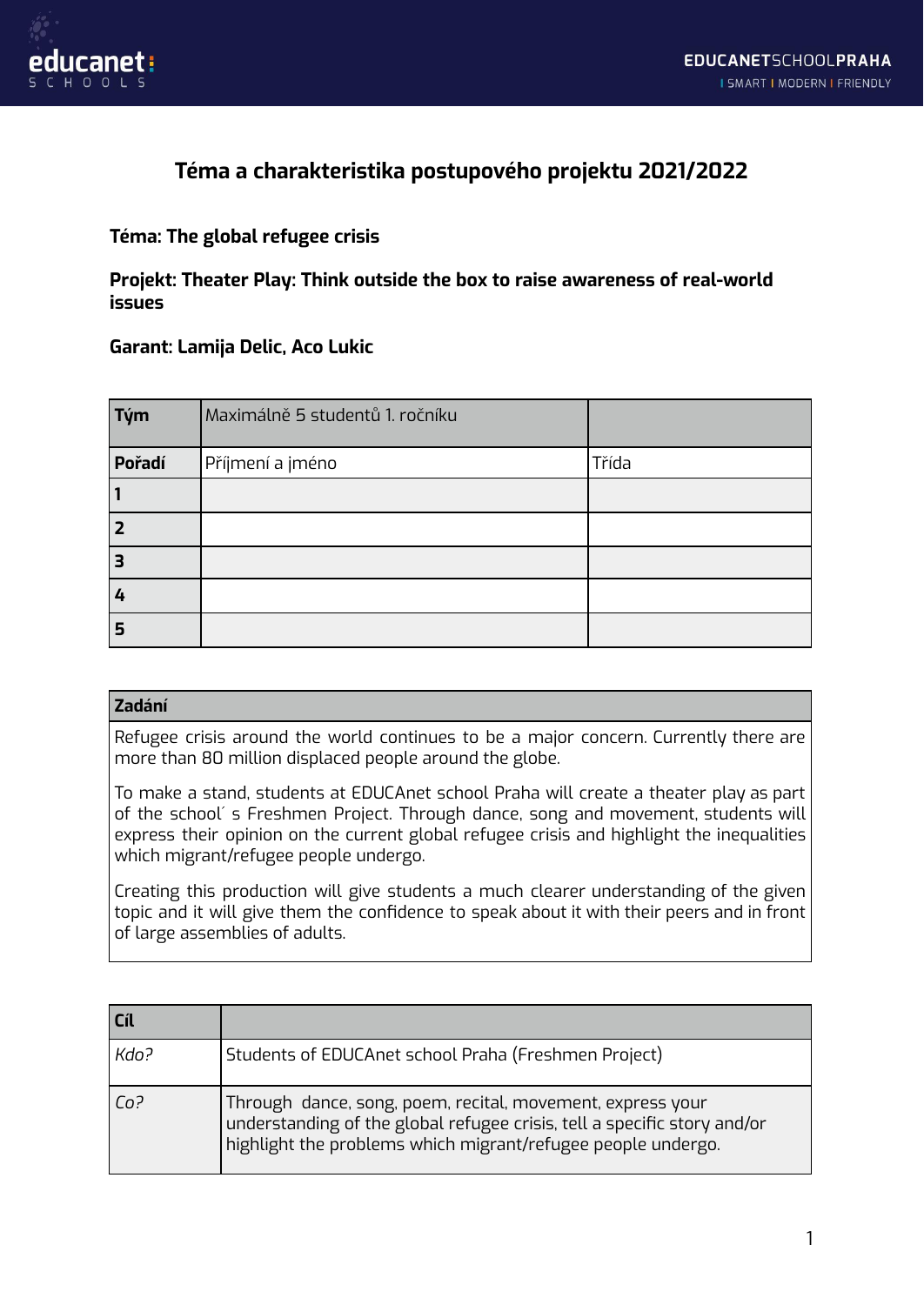

| Kdy?                | June 2022.                                                                                                                                                                                                                                                            |
|---------------------|-----------------------------------------------------------------------------------------------------------------------------------------------------------------------------------------------------------------------------------------------------------------------|
| Proč?               | The refugee crisis is very big and important, and students should also<br>look at the difference between refugees and economic migrants.                                                                                                                              |
|                     | While working on this project, students will, in a creative way, expand their<br>knowledge in the following fields: Geography, History and the English<br>language. They will also understand and show the importance of free<br>speech, civic duty and human rights. |
| Jak?                | Through dance, song, poem, recital, movement, express your<br>understanding of the global refugee crisis, tell a specific story and/or<br>highlight the problems which migrant/refugee people undergo.<br>Students are requested to be as specific as possible.       |
| Průřezová<br>témata | English Language,, Social Sciences, Natural Sciences, Art and Creativity.                                                                                                                                                                                             |

| Jednotlivé úkoly |                                                                                                                                                                                                                                                                                                              |
|------------------|--------------------------------------------------------------------------------------------------------------------------------------------------------------------------------------------------------------------------------------------------------------------------------------------------------------|
| 1. Plánování     | - Find and choose a specific migrant/refugee story<br>(through dance, music, theater play, recital explain it to<br>the audience)<br>- Express your feelings about the given topic (trough)<br>dance, music, theater play, recital)<br>- Use critical thinking to express your opinion on the given<br>topic |